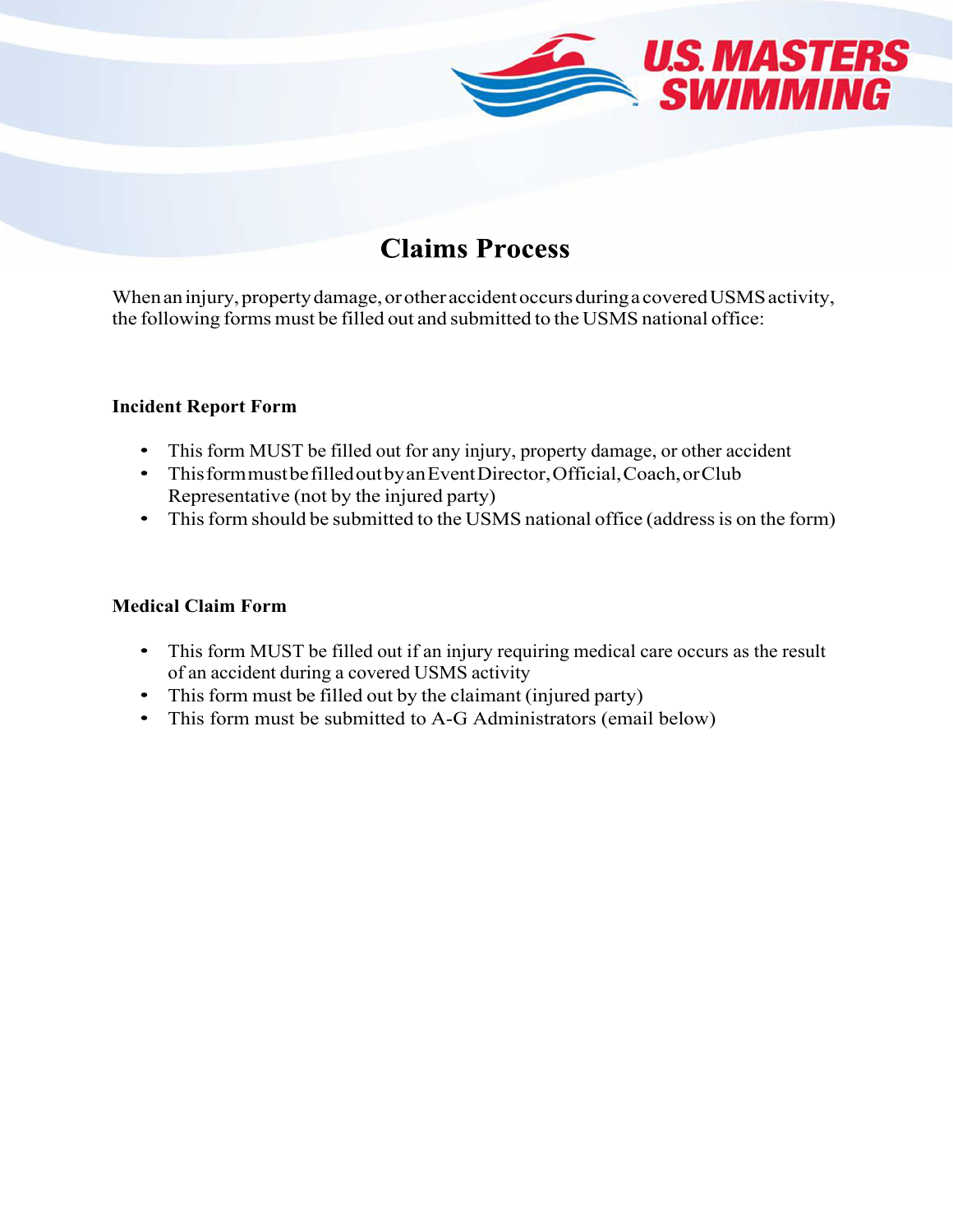## **PARTICIPANT ACCIDENT CLAIM FORM**

To be used for claims involving accidental injury, dismemberment, loss of sight, hearing, or medical expenses

## **HOW TO FILE A CLAIM**

1. Complete all items on the attached claim form.

- The Claim Form should be completed, signed, and dated by the claimant and US Masters Swimming.
- Attach copies of detailed medical bills (showing treatment codes) and any Explanation of Benefits (EOB's) received from your personal health insurance carrier(s). An itemized medical bill includes specific patient data (date of service, diagnosis, procedure codes, amount charged) and hospital/physician information (provider name, address, TIN).Often "Balance Due" statements and/or incomplete medical bills are received that do not give enough detail to process the charges. In order to expedite claim payment, please ask your medical provider to submit standardized billing statements (called UB92 billing statement for a hospital charge or a HCFA1500 billing statement for a physician charge) so it may quickly be reviewed to finalize your claim. Payment will be sent directly to the medical providers unless proof of prior payment (copy of check, zero balance information) is submitted with the claim.
- Make a copy of the entire package and send it directly to A-G Administrators. If you receive additional medical bills or EOB's after submitting the original claim report send them to A-G Administrators.
- 2. Send the completed and signed claim form and all required documents by email to:

### **A-G Administrators LLC claims@agadm.com**

3. Retain copies of all documents for your records.

#### **YOU WILL BE CONTACTED IF ADDITIONAL INFORMATION OR DOCUMENTATION IS REQUIRED.**

### **IF YOU HAVE ANY CLAIM RELATED QUESTIONS PLEASE EMAIL**

#### **A-G ADMINISTRATORS customerservice@agadm.com**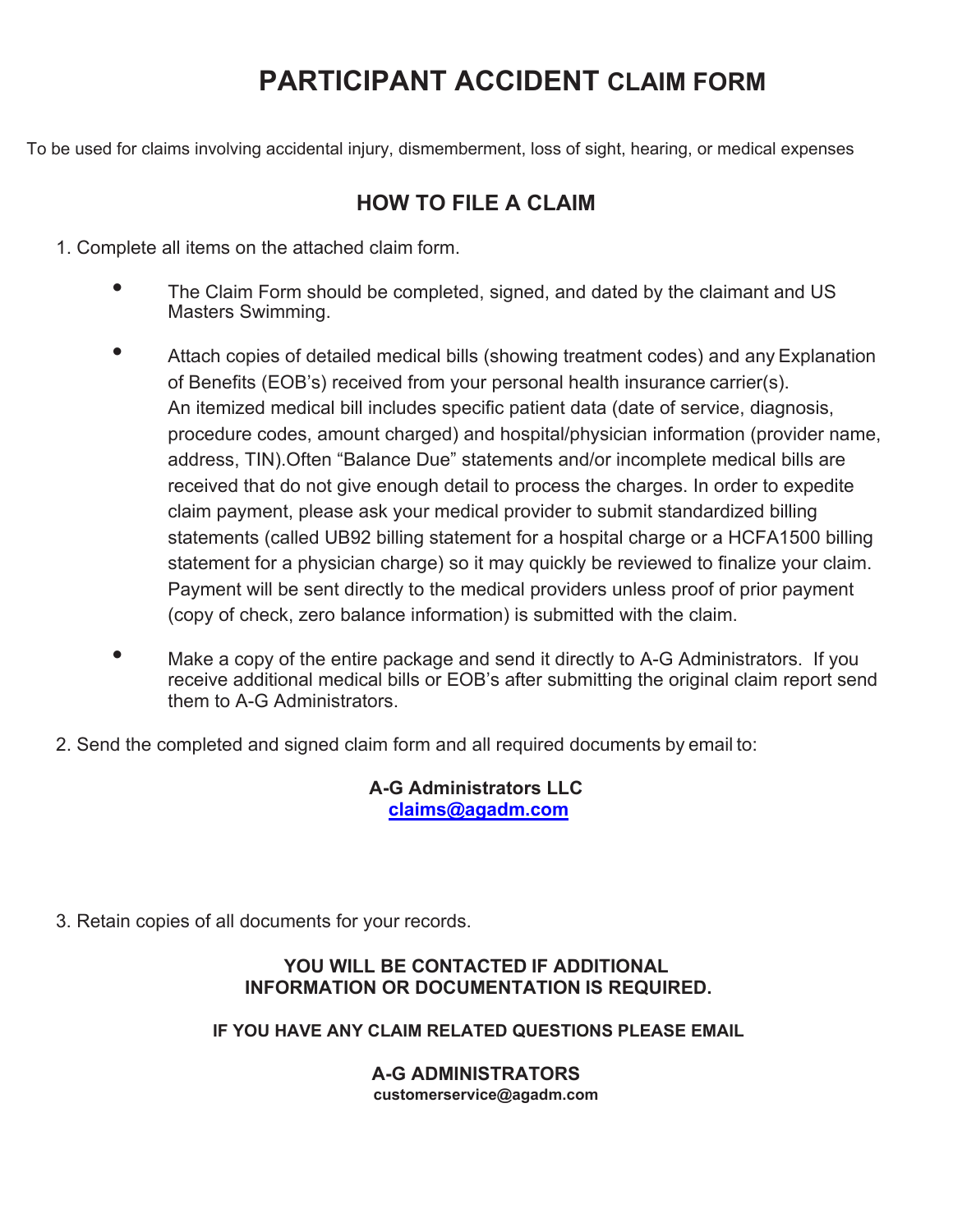

# **YOUTH SPORTS / SPECIAL RISK**

### **ACCIDENT CLAIM FORM**

Please complete and submit to A-G Administrators with itemized medical bills AND primary insurance explanation of benefits.

> All forms and documents should be submitted to claims@agadm.com for prompt upload to the claim file.

For questions, however, please contact A-G Administrators: customerservice@agadm.com.

#### **YOUR INFORMATION**

|                                                                      |               | Email Address: No. 2008. The Property of the Mumber: No. 2008. The Property of the Mumber: No. 2008. The Mumber of the Mumber of the Mumber of the Mumber of the Mumber of the Mumber of the Mumber of the Mumber of the Mumbe |                  |
|----------------------------------------------------------------------|---------------|--------------------------------------------------------------------------------------------------------------------------------------------------------------------------------------------------------------------------------|------------------|
| POLICYHOLDER INFORMATION                                             |               |                                                                                                                                                                                                                                |                  |
| Policyholder (School): U.S. Masters Swimming Inc. Policy # US1557641 |               |                                                                                                                                                                                                                                |                  |
|                                                                      | <b>STREET</b> | <b>CITY</b>                                                                                                                                                                                                                    | STATE, ZIP       |
| <b>PARTICIPANT INFORMATION</b>                                       |               |                                                                                                                                                                                                                                |                  |
|                                                                      | FIRST NAME    | MIDDLE INITIAL                                                                                                                                                                                                                 | <b>LAST NAME</b> |
|                                                                      |               | Date of Birth: $\Box$ Sex: $\Box M$ $\Box F$ Social Security #: $\Box$                                                                                                                                                         |                  |
|                                                                      |               |                                                                                                                                                                                                                                |                  |
|                                                                      |               |                                                                                                                                                                                                                                |                  |
| Participant's Home Address: _______________                          | <b>STREET</b> | the control of the control of the control of the control of the control of the control of                                                                                                                                      |                  |
|                                                                      |               | <b>CITY</b>                                                                                                                                                                                                                    | STATE, ZIP       |
| <b>ACCIDENT INFORMATION</b>                                          |               |                                                                                                                                                                                                                                |                  |
| Circumstance:<br>$\square$ Game                                      |               | $\Box$ Practice $\Box$ Conditioning $\Box$ Other (Please explain in Nature of Injury section.)                                                                                                                                 |                  |
|                                                                      |               |                                                                                                                                                                                                                                |                  |
|                                                                      |               | Body Part Injured: 2008 Contract Department of Accidents Place of Accident: 2008 Part Injured: 2008 Part Injured:                                                                                                              |                  |
|                                                                      |               | Nature of Injury (Details of what happened.): Natural Material Communication of the Communication of the Communication of the Communication of the Communication of the Communication of the Communication of the Communicatio |                  |
|                                                                      |               |                                                                                                                                                                                                                                |                  |
|                                                                      |               |                                                                                                                                                                                                                                |                  |
| <b>INSURANCE INFORMATION</b>                                         |               |                                                                                                                                                                                                                                |                  |
|                                                                      |               | Does the claimant have primary insurance? $\square$ Yes $\square$ No (Attach separate documents if necessary.)                                                                                                                 |                  |
| Insurance Company Name:                                              |               |                                                                                                                                                                                                                                |                  |
|                                                                      |               |                                                                                                                                                                                                                                |                  |

| STATE, ZIP |
|------------|
|            |
|            |